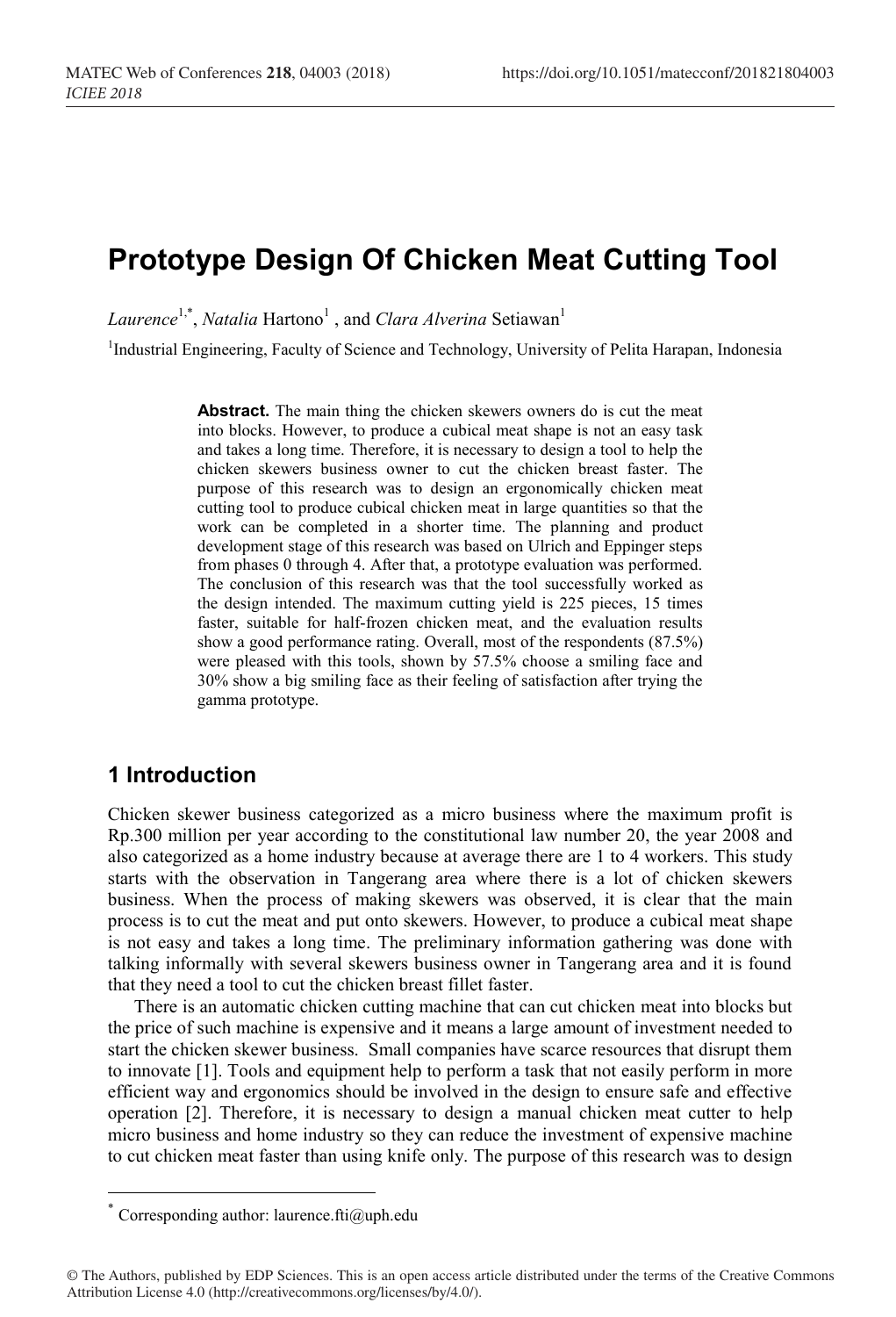ergonomically chicken meat cutting tool to help the work of skewer business owner to produce cubical chicken meat in large quantities so that the work can be completed with a shorter time.

## **2 Scope and Constraint**

This research collected data from observation and interview to skewer business owner at Tangerang area from August to November 2017. The knife size was designed to cut chicken breast meat to 2x2 cm size and can be only used to cut boneless chicken meat or chicken breast fillet. The steps from Ulrich and Eppinger until gamma prototyping due to financial constraint.

## **3 Methodology**

The research starts with an identification problem with skewer business owner who needs a lot of preparation and the most time consuming was cutting the chicken meat to shape cubical. Product ideas are based on customer problem and become the heart of the concept generation process [3]. Then, the cutting tools for this needs were searched and continue with an interview with several skewer business owners to gather preliminary data and preliminary voice of customer (VOC). After that, the purpose of this research was established.

Theory of product design and development from Ulrich and Eppinger was used for this research because it provides a step-by-step approach thus the methods are structured and suitable as a starting point for continuous improvement of the product. Ulrich and Eppinger's methods consist of phase 0 to phase 5 [4]. Phase 5 is production ramp-up, and this research until prototyping, so this research were from phases 0 to 4, which depict in Fig 1. Finally, the conclusion and suggestion for further research were made.



**Fig 1.** Phases in this research

## **4 Product Design and Development**

The phase 0 to phase 4 were explained with detailed in this section.

#### **4.1 Phase 0**

At zero phase, there is the five-step process: identify opportunities, evaluate and prioritize projects, allocate resources and plan timing, complete pre-project planning, and reflect on the results and the process. Identify opportunities has been done through observation and interview to skewer business owner. The second step is to evaluate and prioritize the project. As this project has focused on designing cutting tools, the competitive strategy used was customer focus, where researchers assess the customer needs and preference of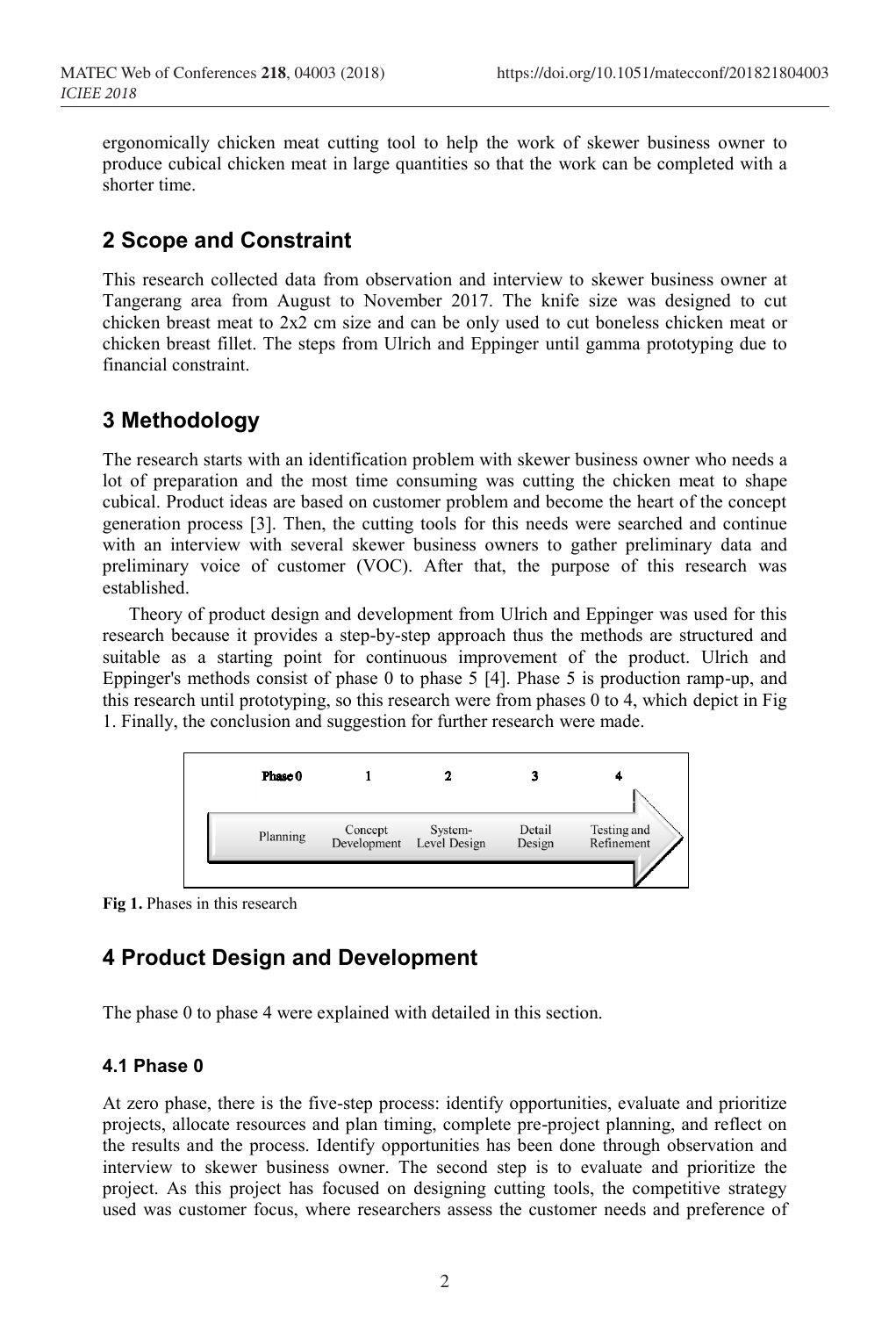end users. Resource allocation and plan timing in this research were using budget under 2 million rupiah and the prototype plan to finish in November 2017.

The next step was complete pre-project planning where the guidance for product development was written in a mission statement that informs the product description, benefit proposition, key business goal, target market, assumption and constraints, and stakeholders. Product description dan benefit proposition was a manual cutting tool that can cut cubical chicken breast meat in large quantities. Not only skewer business owner but also catering can use the same tool to cut vegetables and fruit. The key business goal that the product will be launch at 2018 with primary target market is skewer business owner and secondary target is catering business owner. Assumption and constraints in this product development are this product is designed to cut boneless half-frozen chicken meat and other meats like duck, fish, beef and can cut soft vegetable and fruit. The stakeholders are all the groups of people who are affected by the product's success or failure [4], that are skewer business owner, catering business owners and the design team. The final step in this phase is reflected in the results and the process and it is decided that this idea can be continued to phase 1.

#### **4.2 Phase 1**

Phase 1 is a concept development that consists of identifying customer needs, product specification, concept generation, concept selection, and concept testing. The first steps in phase 1 are identifying customer need with gathering raw data from customers (skewer business owner in Tangerang area) using questionnaire and interpret the raw data in terms of customer needs, followed by organize the needs into a hierarchy, establish the relative importance of the needs and finally reflect on the results and the process. The product specification use data from the previous step and interpret the raw data into the voice of customer (VOC) and establish the relative importance of the needs using Quality Function Deployment (QFD) that consists of House of Quality (HOQ) 1 and HOQ 2. The next step is comparing the design with competitor products and reflect on the results and the process.

From the HOQ 1 table, the highest importance level was tool durability test and product usage test 29.1% and 24% respectively. The result of HQO 2 shows that the most important part of this tool is the knife shown by the level of importance by 53.2%. Two benchmark competitor product is skewered machining chicken meat lamb and automatic chicken skewer machine. The weaknesses of first competitor products are it needs several cuts and the results are too dense between the meat, where the skewer business owner usually want the meat not too dense. The second competitor needs electricity and expensive.

The next steps are concept generation. A product concept is an approximate description of the technology, working principles, and form of the product [4]. This research develops several concepts that follow the customer needs and target specification from the previous steps. The concept is usually expressed as a sketch or a rough three-dimensional model [4]. The concept generation steps are clarified the problem, search externally, search internally, explore systematically, and reflect on the solutions and the process. The first step is to make a description of the product, that the cutting tool will cut chicken meat faster, in large quantity and has a 2x2 cm shape, made from food-grade stainless steel to ensure safety in kitchenware, equipped with a handle to grip the tools, will have square shaped container. The tools designed to cut the half frozen chicken meat because based on the search on the interviews with skewer business owner and catering business owners, a half frozen meat will give better cutting results because of its solid meat structure. In addition, data from the USDA (United States Department of Agriculture Food Safety and Inspection Service) said that bacteria in chicken meat will grow rapidly at temperatures between 4.4 ° C and 60 ° C [5]. The external search steps were a search for the patent of chicken meat cutting tools and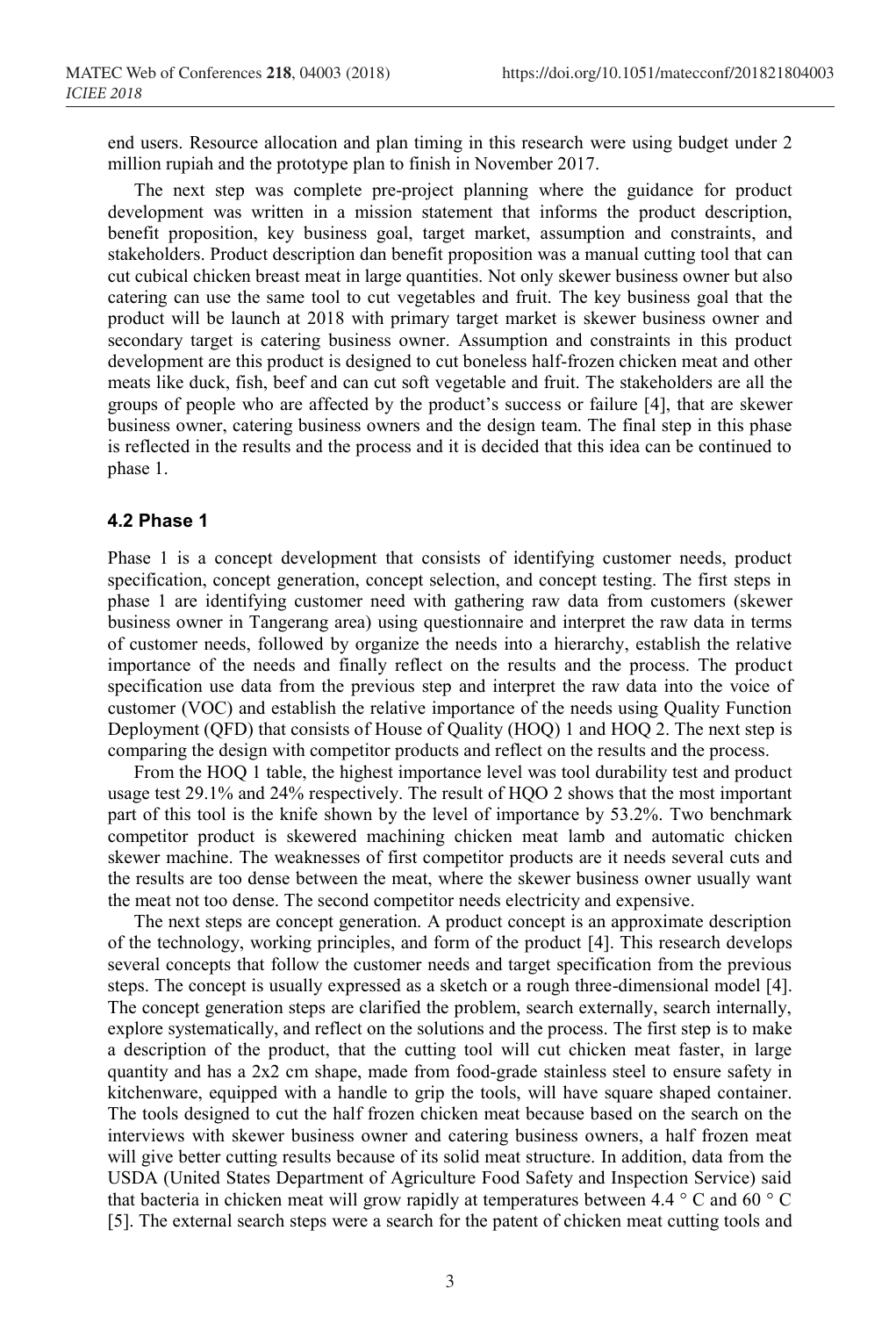the results are there is no similar design. The search was at the Indonesian government website of Directorate General of Intellectual Property [6]. The internal search step using brainstorming to explore the idea and make sketches. The idea is to combine the cutting board and a kitchen knife. The process of external and internal search results in many concept fragments and need to organize and synthesized using concept combination table. This process resulting 4 alternative concepts and can be seen in Fig 2.



**Fig 2.** Four alternative concepts

After that, reflect on the solutions and the process shows that this concept can continue to the next step. The next step is concept selection and concept testing, and in this research using external decision to choose among concepts. The four concepts were showed to the skewer business owner and catering business owners and 50% of them choose number 4, so this concept was chosen.

### **4.3 Phase 2**

Phase 2 System Level Design consists of product architecture. Product architecture is the assignment of the functional elements of a product to the physical building blocks of the product [4]. The cutting tools are simple without many parts so that the product architecture is the same as the product description.

#### **4.4 Phase 3**

Detail design in this third phase consists of a specification of the shape and material of all components of the product, material and planning of product process making, and prototyping. Based on interviews and observations, the skewer business owner age ranged from 21-45 years. This data used to determine the size of the handle to get an ergonomic product. The dimensional data was obtained from the web antropometriindonesia.org [7]. To determine the size of the handle, the data use the bottom of the percentile, that is the 5th because the handle is a part that must be able to be grip so the size used is the minimal dimension size so the people with small or large hand sizes will be able to hold the handle. It is known that the size of the hand for the fifth percentile is 16.5 cm and for the width of the hand is 9.09 cm. The handle should be designed to have large contact surfaces so the force distributes over a larger area [8]. Therefore, the size of the handle is 10 cm in length with a diameter of 2.5 cm. The handling also has a similar resemblance to the size of a general motor handlebar. Fig 3 shows the summarize of product detail design. This cutting tool would suitable for both right and lefthanders person and for both male and female because it is designed with two handles so the force will be smaller compared to just one handle. The design follows the principle of hand tool design that is design for use by either hand, for an individual user, and design for a power grip [2].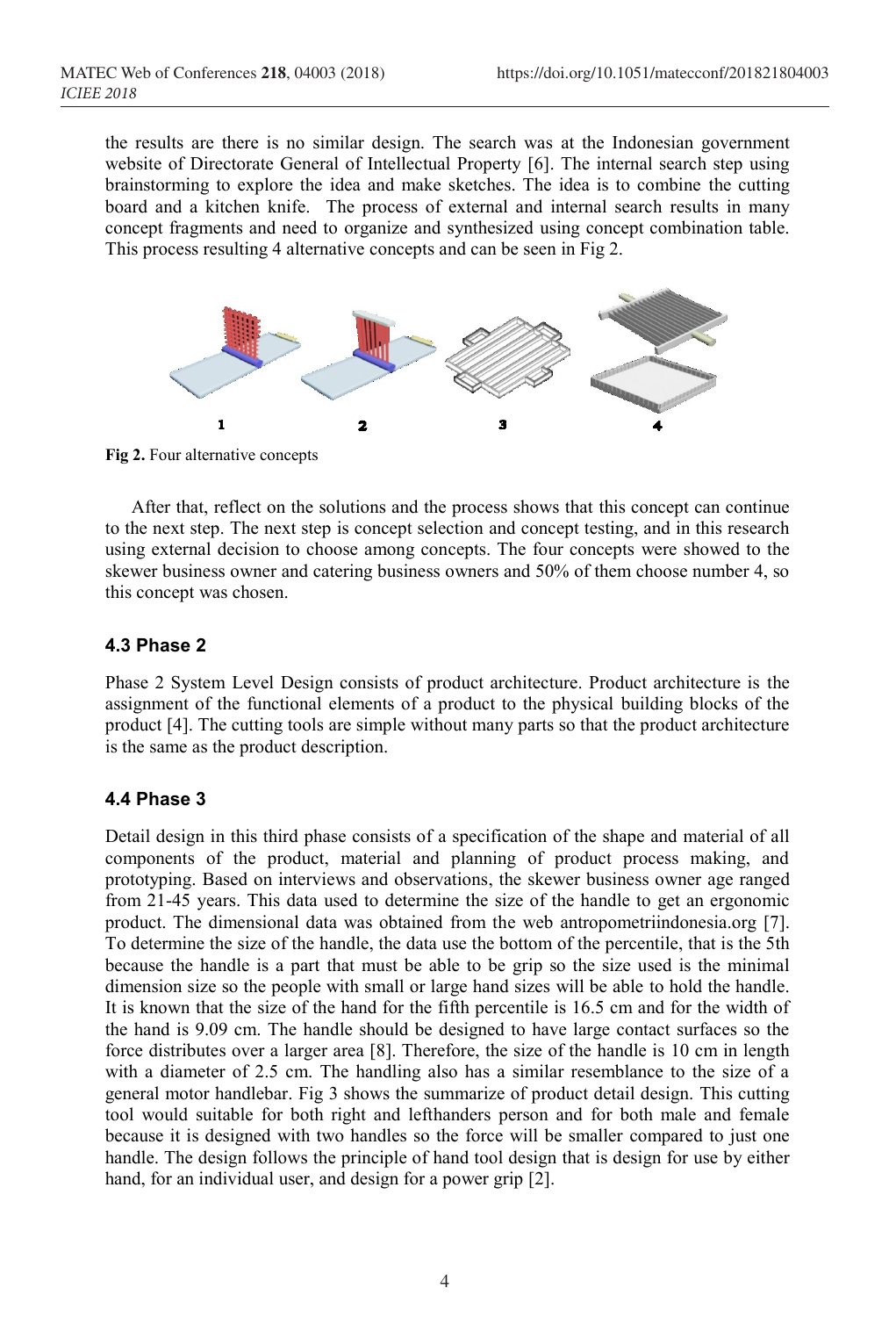| Parts                        | <b>Function</b>                             | Material              | Dimension                             | Weight         | Make<br>/buy | Picture     | Quantity |
|------------------------------|---------------------------------------------|-----------------------|---------------------------------------|----------------|--------------|-------------|----------|
| Cutting board                | as a place to lay<br>chicken meat           | cutting board<br>wood | 34 x 34 x 5 cm 1.5 kg                 |                | make         |             | 1 pcs    |
| Side of the<br>cutting board | become a support for<br>the cutting board   | cutting board<br>wood | 36 x 36 x 7 cm 0.25 kg make           |                |              | <b>1111</b> | 4 pcs    |
| Knife                        | to cut                                      | stainless steel       | 38 cm with<br>3mm thickness           | $0.25$ kg make |              |             | 14 pcs   |
| <b>Blade</b><br>connection   | as connection between<br>knifes             | stainless steel       | 33 cm                                 | $0.25$ kg make |              |             | 2 pcs    |
| Holder                       | for easy handling at the<br>cutting process | stainless steel       | 10 cm long with<br>diameter 2.5<br>cm | $0.25$ kg make |              |             | 2 pcs    |

**Fig 3.** Refining Specification and Parts

After the specification, the next step is to make a prototype. Prototyping is the process of developing such an approximation of the product [4]. There are two prototypes in this phase. Prototype alpha was the first prototype made from the plastic board. In making this prototype, the handle was different than the planning due to the difficulty to make rolling handlebar. This prototype making was used to know the big picture of the product designed. After analyzing the alpha prototype, the beta prototype is made from 3 mm medium-density fibreboard (MDF) using laser cutting to the actual dimension of the design. Using prototype beta, an internal evaluation is performed to identify the required engineering changes for the final product.

#### **4.5 Phase 4**

Evaluation of the previous prototypes shows that the cutting tools can work as the design intended, and the step progress to phase four, testing and refinement. The gamma prototype was build to be used as trial and evaluation to the end users. In this prototype, the material used for the knife and handle was iron plates while for the container was made from wood. The shape of this prototype is the same with a beta prototype but this prototype had different sizes and shapes of the handle. The handle was shaped like a tube with the length of 10 cm and diameter of 2.5 cm as the design in the previous phase for easier grip. The process of making the gamma prototypes will be the same with the actual product, but with different material for the knife. Prototype knife made from iron while the actual product from stainless steel. The process starts with pattern making, measurement, cutting the materials, polishing, made the knife blade using milling and grinding machine, assembling and final inspection. Figure 5 shows the picture of the gamma prototype.





The testing involved 40 users (29 skewer business owner and 11 catering business owner) to test the product and followed by evaluation using a questionnaire. The results are the cutting board container can hold to  $10 - 12$  boneless chicken breast in one cut and